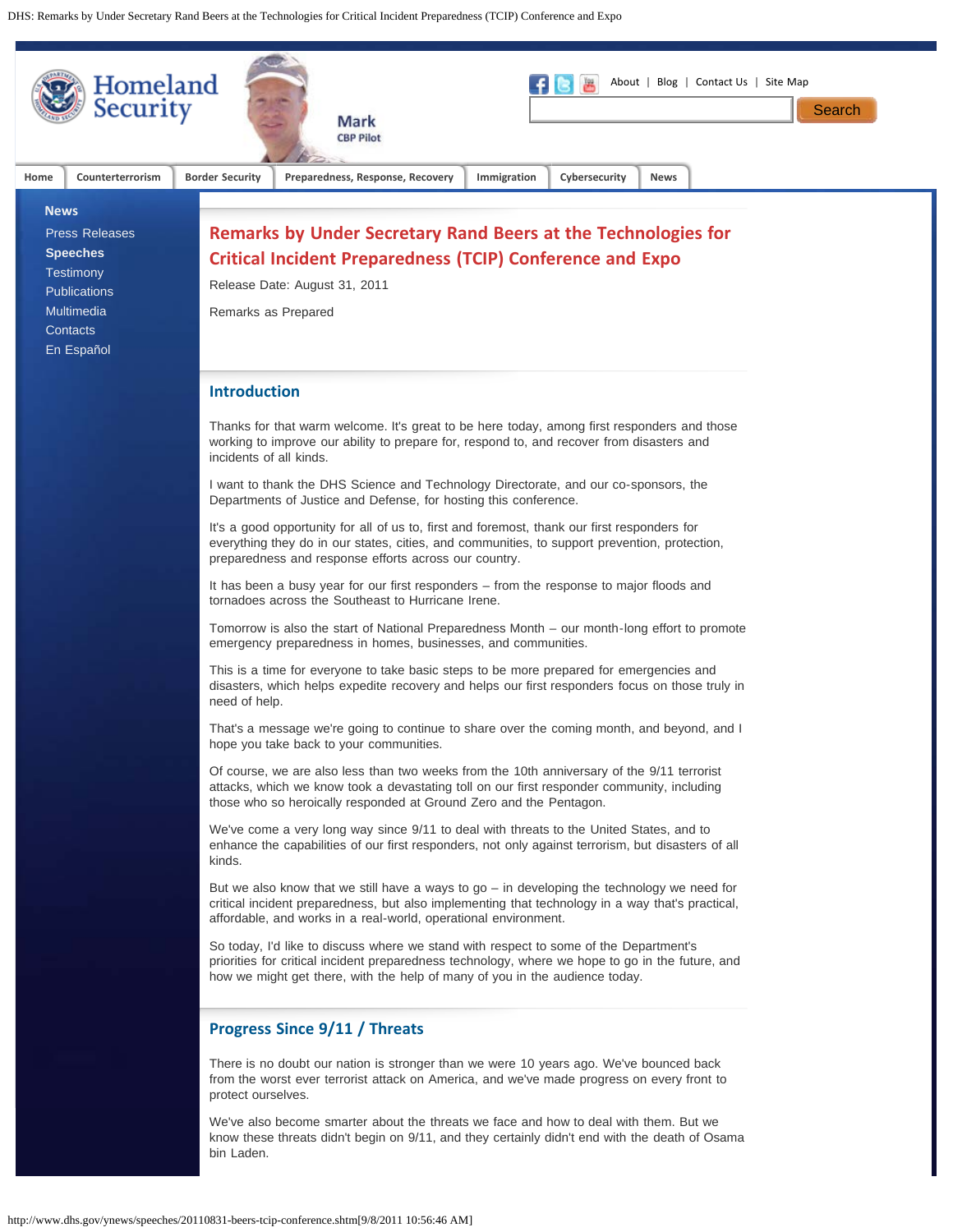Today's threats are rapidly evolving. They require our constant vigilance. They require us to continue to adapt and be flexible. And because they can come from anywhere – even within our own borders – everyone must play a role in being vigilant.

In addition, we know the threats we face are not confined to terrorism alone – but to natural disasters, pandemic diseases, threats in cyberspace and many others that directly impact the communities you serve.

So our response, therefore, must be equally broad and comprehensive, and technology must play a role in helping improve our capabilities.

#### **DHS Support for First Responder Technology**

At DHS, we put a lot of time, energy, and resources into technology development, acquisition, testing and evaluation, and implementation.

Much of this work is led by our Science and Technology Directorate, which has made one of its top priorities serving the needs of the first responder community.

First responders need new tools to help you respond to day-to-day challenges in your communities, or large-scale events, safely and effectively.

And that is why last year, within S&T, we created the First Responders Group, or FRG to focus specifically on the response community. The FRG works directly with first responders through all stages of the technology process, from identifying needs to conducting operational testing.

And this work is not only about technologies alone, but also providing products – including assessments of technical problems and solutions; analyses of complex technology issues; tests of proposed technologies; and the creation of standards.

Through the FRG, we have developed some valuable technologies and products to support our first responders. For example:

- We have worked with fire fighters to develop the Next-Generation Self Contained Breathing Apparatus (SCBA) – a pack that is lighter, thinner, and more flexible than any previously on the market.
- We collaborated with emergency medical services to produce a Backboard Cover, which reduces contamination and cleaning issues for reusable equipment. This product protects patients and responders, and helps prevent the spread of disease.
- S&T is developing the GLANSER, which will allow incident commanders to locate and track first responders during an incident through locators, alarms, communications, and visualizations that can be integrated into Personal Protection Equipment.
- We also have pulled together an S&T-wide team to focus on improving and streamlining information-sharing efforts for the first responder community.
- For example, the Virtual USA initiative although still in its development and piloting stage – was used to share data across jurisdictions in preparation and response to the Southeast flooding earlier this year. It also was recently successfully piloted with the Central U.S. Earthquake Consortium states, and supported the response to the Deepwater Horizon oil spill

We're proud of this work to help the first responder community, and we want to continue to hear from you about what the needs are and how we can meet them.

# **Emergency Communications**

But one area in particular that remains a priority for us is the challenge of effective emergency communications and interoperability. In other words, making sure first responders can talk to each other during emergencies, which is a core recommendation of the 9/11 Commission.

It was a lack of communication – and an inability to have situational awareness of events and surroundings – that impacted the work of so many first responders at the World Trade Center. Responders also faced significant communications issues in the response to Hurricane Katrina.

These are lessons we have taken to heart at the Department of Homeland Security – as I know you have – and we have been working across all levels and disciplines to identify what worked and what went wrong and what we can do collaboratively with public and private sector partners to fix these issues.

# **Interoperability Challenges and Progress**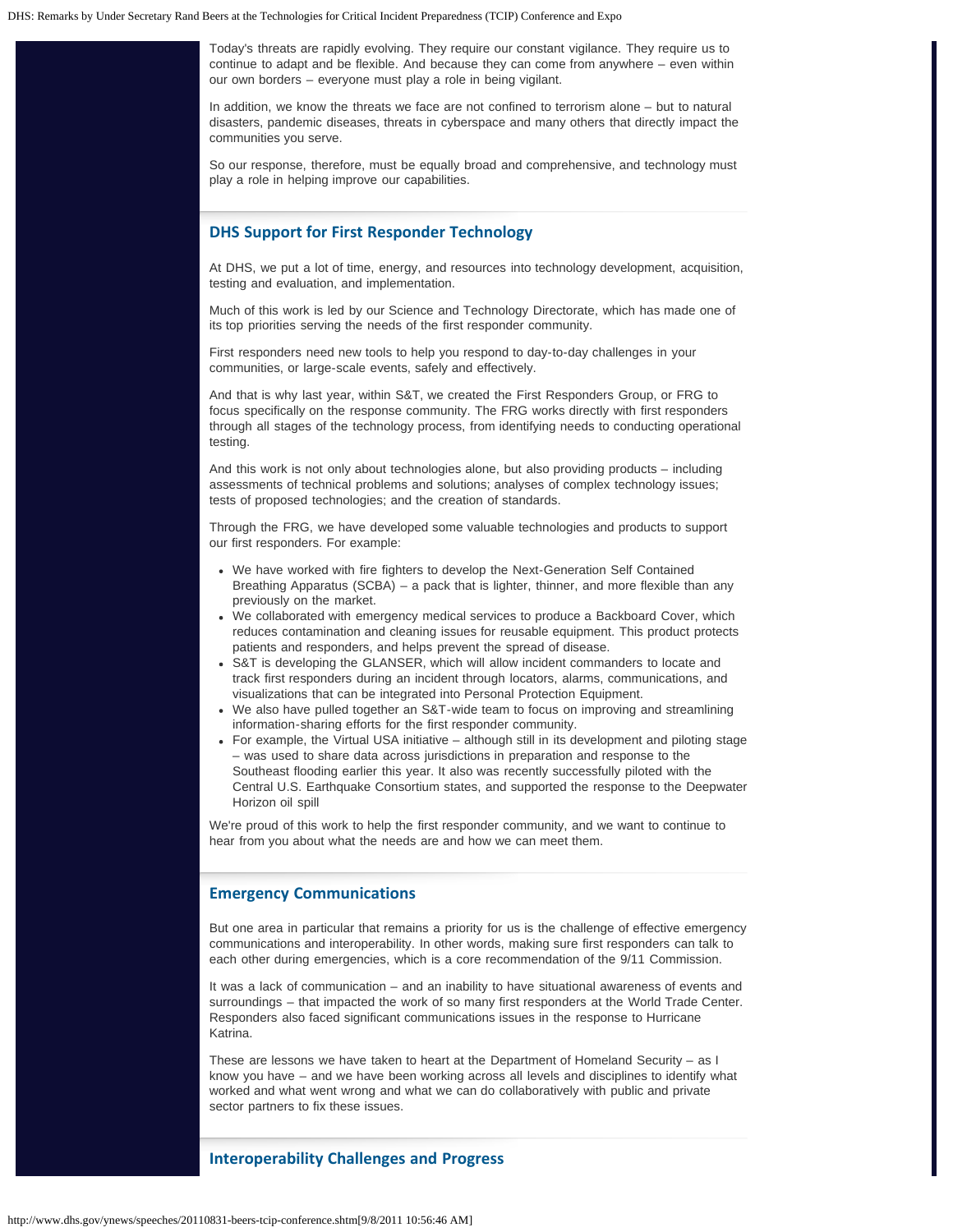This challenge is not solely a technology problem that can be solved with the "right" equipment or the "right" communications system.

A successful interoperability solution requires effective governance, standard operating procedures, training and exercises, daily operations – in addition to technology. It also requires partnering with emergency responders as well as non-governmental organizations, the public, and our communities.

Moreover, we know that first responders in each state have their own public safety missions, emergency response procedures, communication protocols, and radio frequencies.

No single group can address interoperability challenges alone; rather, it requires the partnership, leadership, and coordinated planning of everyone involved.

Within our Department, the Office of Emergency Communications has been leading many of our efforts, with federal, state, and local stakeholders, to identify solutions to some of these shared communications challenges.

For example, we developed the National Emergency Communications Plan in coordination with more than 150 public safety practitioners at all levels and across responder disciplines.

The National Emergency Communications Plan is our nation's first nationwide strategic plan to improve emergency communications and drive progress at all levels of government.

This plan has led to some very significant results, including enhanced statewide coordination; the development of common protocols, plans, and procedures; targeted technical assistance to states and cities; increased training; and improved governance.

It also has advanced our work with Canada and Mexico to develop a cross-border communications system to help coordinate joint responses at the border.

More specifically, under this plan we have worked with 60 urban areas to assess emergency communications in an actual, real-world environment.

And, I'm pleased to note, all 60 urban areas successfully demonstrated response-level emergency communications, which is a good illustration that the investments we have made to promote interoperable communications are making a difference.

In all, we have provided more than \$4 billion in dedicated grant funding for state and local interoperability efforts, and the development and deployment of new technologies. Through the Office of Emergency Communications, we are using those grant funds more strategically.

We also have worked with more than 140 jurisdictions to develop Tactical Interoperable Communications Plans, which help define governance, policies, procedures, and equipment.

And more than 30 states are now implementing plain language protocols to simplify and standardize the language used to share information and communicate during an emergency.

We also have trained more than 3,500 first responders, technicians, and planners to lead communications at incidents across the nation. This training contributed to recovery efforts outside of the United States, such as the response to the 2010 earthquake in Haiti.

Technology, of course, does play a role here. And that is why DHS has been working on a number of projects.

For example, S&T has made great strides through the development and piloting of the Multi-Band Radio – which is a single mobile radio that provides effective communications with all partner agencies – regardless of the radio band in which they operate.

Through the Voice over Internet Protocol project, we are also working to enable first responders to seamlessly connect voice radio systems over Internet Protocol networks, regardless of the manufacturer.

S&T is also coordinating with Customs and Border Protection on its Wireless Broadband Technology Demonstrator project, which will develop a device to enable our DHS operational components as well as local and state first responders to migrate to a broadband network.

And we're working on a Next-Generation Incident Command System to improve first responder situational awareness, collaboration, and interoperability during large disaster response efforts.

In addition, FEMA continues to develop our nation's next-generation infrastructure of alert and warning capabilities, which expands upon the traditional audio-only radio and television Emergency Alert System.

This system – known as the Integrated Public Alert and Warning System, or IPAWS –will enable emergency managers to send geographically targeted alert and warning messages to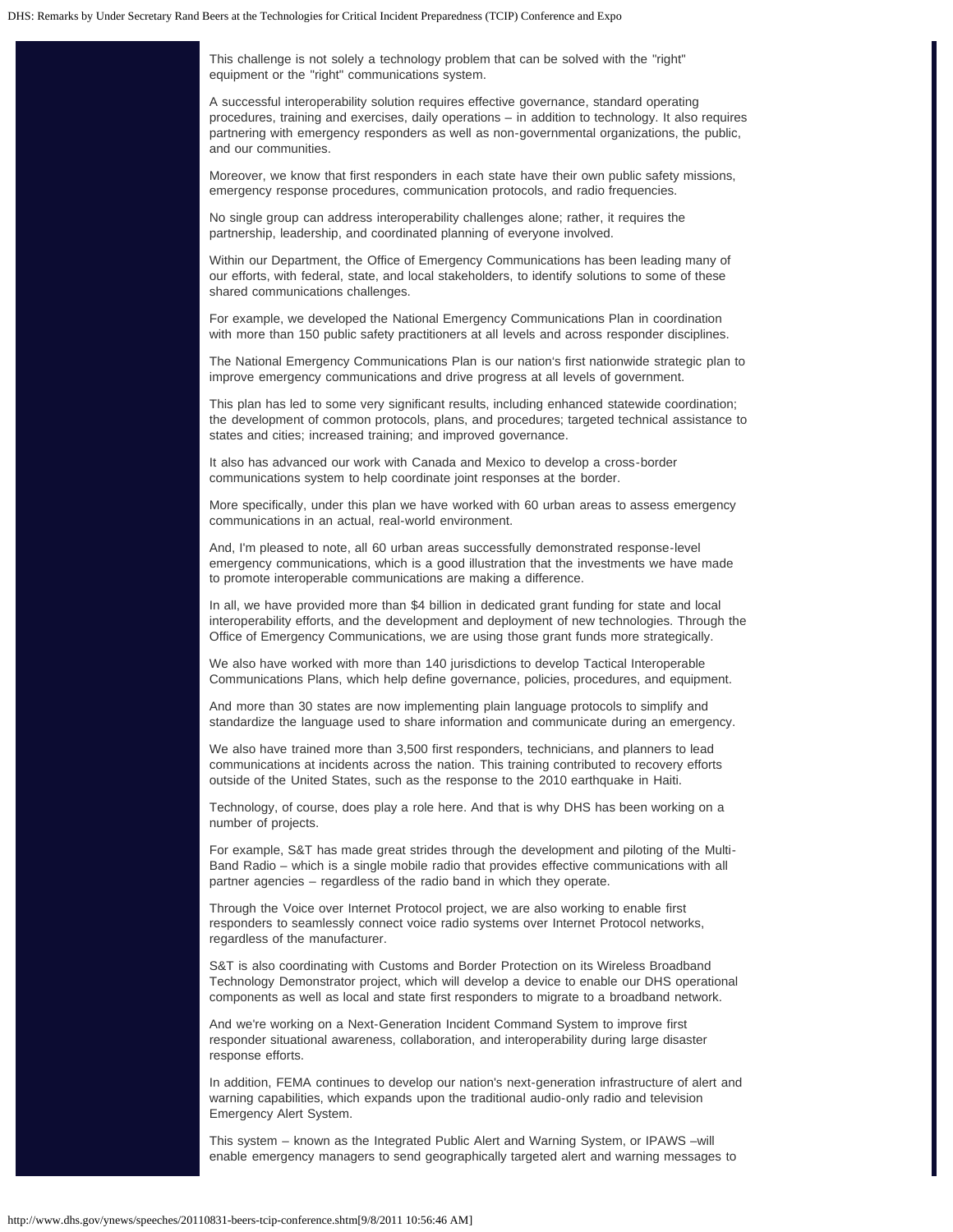citizens on mobile devices.

### **Broadband Network / D-Block**

Of course, we also know that part of our challenge is getting beyond outdated systems and wireless technologies that first responders have been relying on for decades.

To fully achieve the vision of the 9/11 Commission, we believe our emergency responders must have a nationwide, interoperable public safety network that leverages new, high-speed, wireless broadband communications.

As President Obama noted in his State of the Union Address, these advancements can enable a firefighter to use a handheld device to download the design of a building before arriving at the scene of an emergency. These types of capabilities have the potential to save lives.

That is why earlier this year, the President announced the Wireless Innovation and Infrastructure Initiative to develop and deploy a nationwide, interoperable wireless broadband network for public safety.

DHS, through the Office of Emergency Communications, has been supporting the deployment of this network by helping to set the broad policy framework and incorporating the views and requirements of the public safety community in planning and implementation efforts.

We want to make sure we build this network with all of our stakeholders at the table and with a clear plan in mind that supports our current communications capabilities and builds for the future.

As part of this process, we are now updating the National Emergency Communications Plan to support the operational and technological changes needed to enable the use of broadband technology for voice and data communications.

We are also encouraging the inclusion of broadband planning into Statewide Communication Interoperability Plans.

And we are providing technical assistance to state, local, territorial, tribal, and regional users to help them understand and implement options for the use of broadband technology in public safety.

In addition, Congress must do its part as well, which means freeing up the necessary broadband spectrum, known as D-block, to enable this network to operate. We appreciate the bipartisan Congressional leadership on this issue that crosses committees of jurisdiction, including Chairman Lieberman, Chairman Rockefeller, Chairman King and Senator McCain. We are confident that through continued cooperation with Congress, we can deliver a network that meets the needs of America's first responders whom all Americans rely upon.

### **Conclusion**

Not all of these issues can or will be solved overnight, but they will be solved – and they need to be solved – because we know the safety of our first responders and our citizens is at stake.

So we look forward to continuing to engage with this community and our broader network of partners who contribute to the homeland security enterprise.

I want to thank you for everything you do to support our states, cities, and communities, and everything you do to keep our nation safe and secure.

We appreciate your partnership. We want to continue to hear from you. And we look forward to working with you.

*This page was last reviewed/modified on August 31, 2011.*

#### **I Want to**

[Check the National Terrorism](http://www.dhs.gov/files/programs/ntas.shtm) [Advisory System](http://www.dhs.gov/files/programs/ntas.shtm) [Find Career Opportunities](http://www.dhs.gov/xabout/careers/content_multi_image_0014.shtm) [Use the Job Finder](http://www.dhs.gov/xabout/careers/jobfinder.shtm) [Contact the Department](http://www.dhs.gov/xutil/contactus.shtm)

# **Featured Components**

[Customs and Border Protection](http://cbp.gov/) [Federal Emergency Management Agency](http://www.fema.gov/) [Immigration and Customs Enforcement](http://www.ice.gov/) [Transportation Security Administration](http://www.tsa.gov/)

### **Information For**

**[Travelers](http://www.dhs.gov/files/travelers.shtm)** [First Responders](http://www.dhs.gov/xfrstresp/) [Business](http://www.dhs.gov/xbsnss/) [Veterans](http://www.dhs.gov/xcitizens/veterans.shtm)

# **Connect with DHS**

[The Blog @ Homeland Security](http://blog.dhs.gov/) [Homeland Security Feeds](http://www.dhs.gov/xutil/feeds.shtm) [Homeland Security Tweets](http://www.twitter.com/dhsjournal/) [Homeland Security Videos](http://youtube.com/ushomelandsecurity)